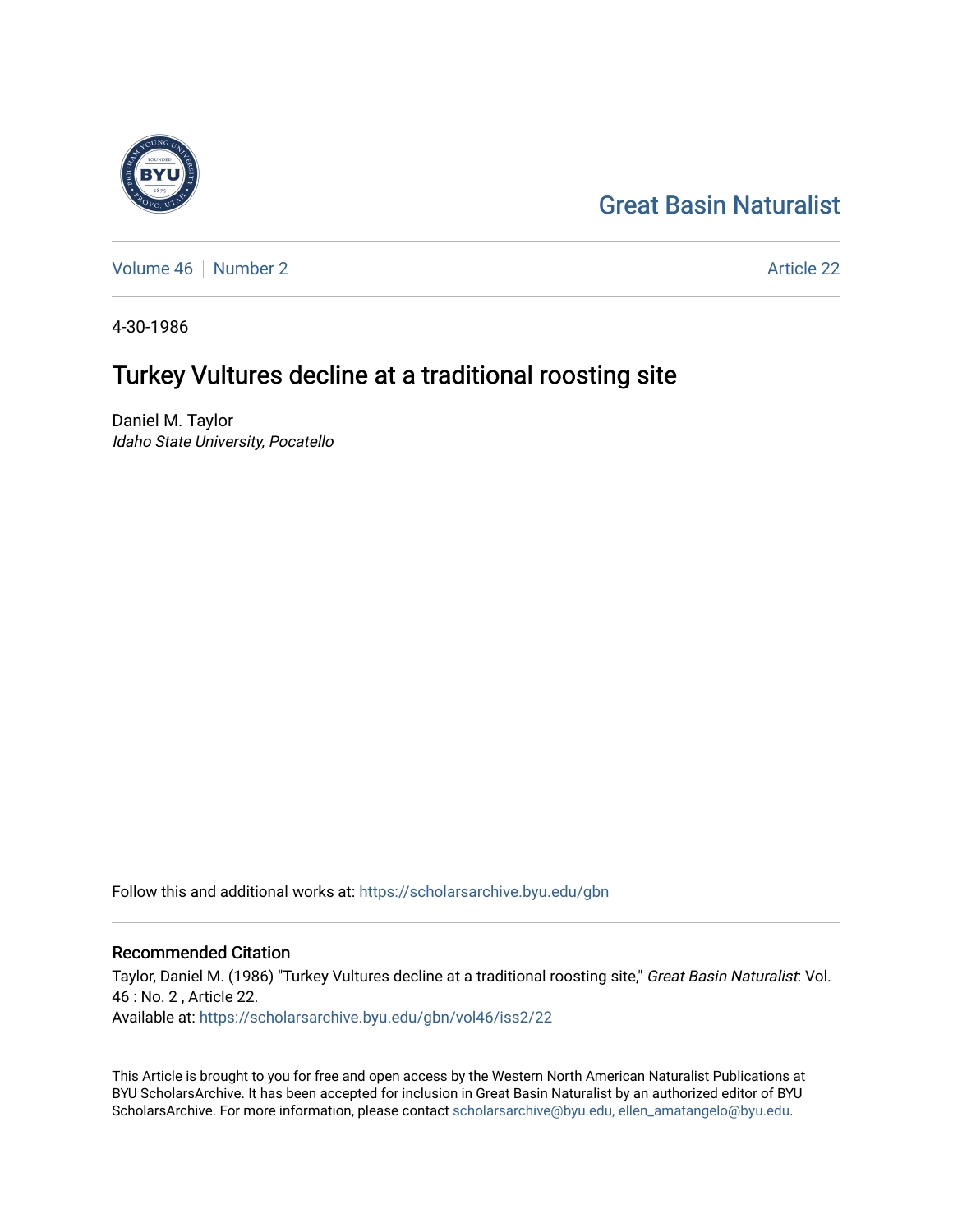### TURKEY VULTURES DECLINE AT A TRADITIONAL ROOSTING SITE

Daniel M. Taylor'

ABSTRACT. —A population decline of about 50% from 1974 to 1981 for Turkey Vultures (Cathartes aura) was found at <sup>a</sup> traditional roosting site at Malheur National Wildlife Refuge in Oregon. This decline may have been due to <sup>a</sup> region-wide reduction in this species, to the possible but improbable formation of <sup>a</sup> new but undiscovered roost, or to <sup>a</sup> reduction in feeding opportunities caused by the decreased use of the refuge by cattle.

Concern has been expressed in some re gions of the United States over population declines of Turkey Vultures (Cathartes aura), resulting in the placement of this species on the National Audubon Society's Blue List twice since 1972 (Tate 1981). Vulture populations appear to be increasing in parts of the east and decreasing in some areas of the west : (Tate and Tate 1982), but more quantitative data are needed.

Brown (1976) analyzed winter population trends for Turkey and Black Vultures (Coragyps atratus) from Christmas Bird Count data from 1950 to 1973 for 16 eastern states, Arizona, Texas, California, and the District of Columbia. He found that Turkey Vultures had declined steadily over this 24-year period in all of these states except California. He attributed the exception of California to large vulture populations from areas censused only in recent years.

Since at least 1935, Turkey Vultures have traditionally roosted at the P Ranch Station at the south end of Malheur National Wildlife Refuge, Harney County, Oregon (Davis 1974). The vultures roost in a row of tall cot tonwoods (Populus sp.) but use a metal observation tower for pre- and postroosting. They can be accurately censused in both places.

In 1973 Davis (1974) censused the vultures at P Ranch from late spring to late summer and found a mean of 104 birds per night (range  $68-151$ :  $N = 28$ ). There was some seasonal variation, with more birds in the spring and late summer. Her census periods from 21 May to 20 June and 21 June to 20 July had high counts of 106 and 110, respectively. There was a mean of 90 birds from seven counts during these periods.

At P ranch <sup>I</sup> made 16 censuses of Turkey Vultures in 1981 from 23 May to 2 July and 22 counts in 1982 from 25 May to 7 July. In 1981 counted only the peak number of birds on the tower, but the next year <sup>I</sup> also counted additional birds in the cottonwoods. The mean in 1981 was 46.6 birds (range 35-54), and the following year it was 54.0 (range 33-74) alto gether, with 49.6 birds (range 33-69) on just the tower. The means of these two years is little more than half that of 1973, and there isalmost no overlap between the ranges of the 1973 counts and those of 1981 and 1982.

The only count between 1973 and 1981 that <sup>I</sup> am aware of was one of 92 vultures on <sup>1</sup> July 1976, indicating populations were still comparatively high that year.

There are at least three possible reasons for this population decrease. One is that there has been an overall decrease of vultures in the region. This would support Brown's earlier findings (1976). Another possibility is the es tablishment of new roost sites, but no new large roost sites are known in the area, which receives considerable attention from amateur bird watchers. A third explanation for this population decrease is that it is a local decline caused by the cutting back in the number of cattle on the refuge, with a shift to greater winter use. In 1972-73 Animal Unit Months (AUMs) on the refuge were 126,593 (Malheur National Wildlife Refuge, unpublished report). This has decreased to 45,000 AUMs in <sup>1981</sup> and 46,000 AUMs in 1982. Since vul tures are known to scavenge dead cattle (Bent 1937, Burleigh 1972), the reduction of this potential food source might be responsible for the vulture decline.

<sup>&</sup>lt;sup>1</sup>Department of Biology, Idaho State University, Pocatello, Idaho 83209. Present Address: 2903 Greenvale Place, Nampa, Idaho 83651.